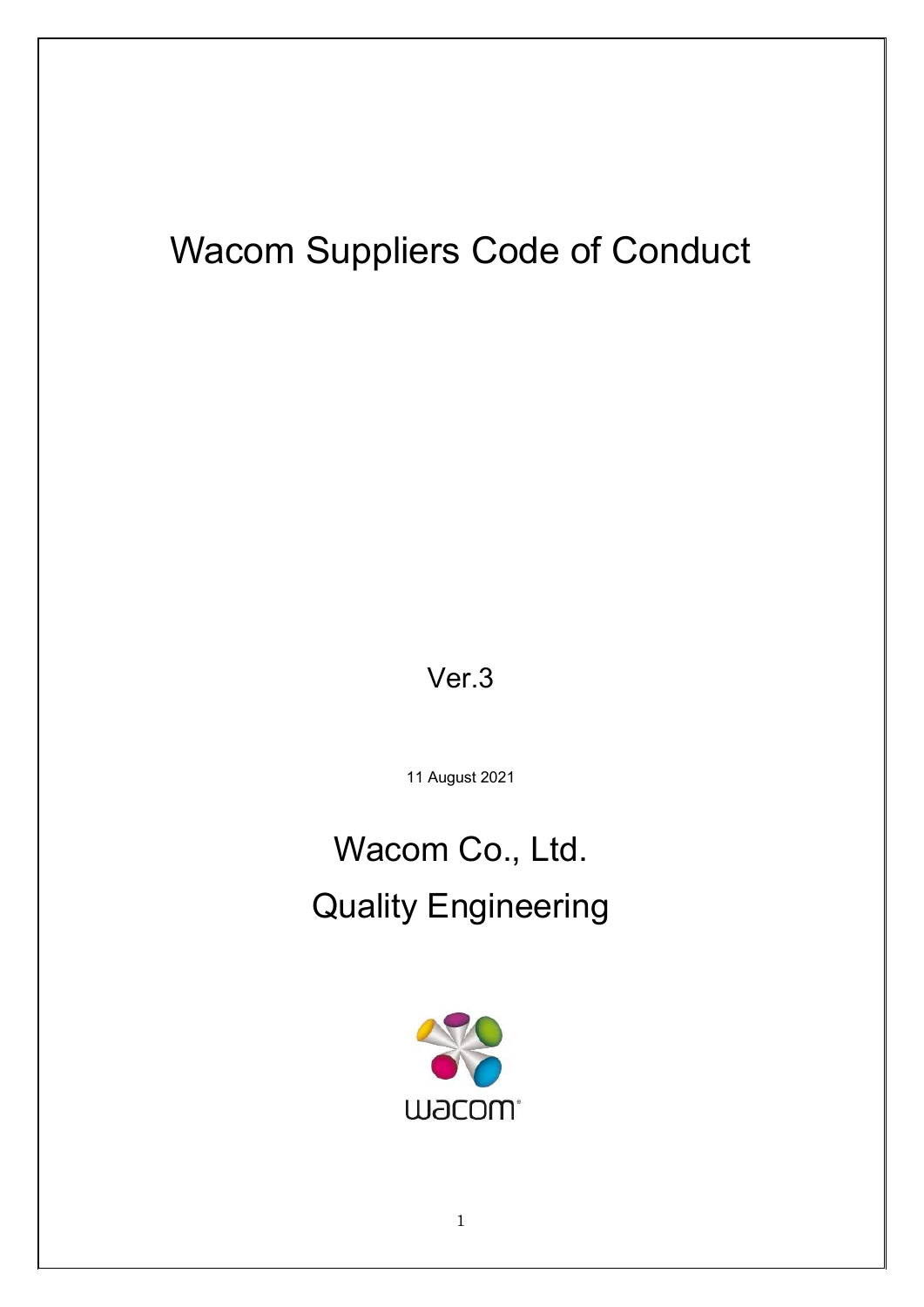## **Overview**

This Wacom Suppliers Code of Conduct (the "Code of Conduct") conforms to the RBA Code of Conduct (Version 7.0 of the Responsible Business Alliance Code of Conduct) formulated and released by the RBA (Responsible Business Alliance).

Each standard listed in this Code of Conduct is based on the terms and interpretations of the RBA Code of Conduct. Wacom suppliers ("Suppliers") are requested to comply with the principles set forth in this Code of Conduct, however, we do not require our Suppliers to follow other obligations that RBA imposes on its member companies.

We also expect that our Suppliers will request your supply chain and subcontractors (including labor agents/contractors) support and implement each item indicated in this Code of Conduct.

This Code of Conduct is made up of five sections: Sections A, B and C outline standards for Labor; Health and Safety; and the Environment, respectively. Section D adds standards relating to ethics; Section E outlines the element of an acceptance system to manage conformity to this Code of Conduct.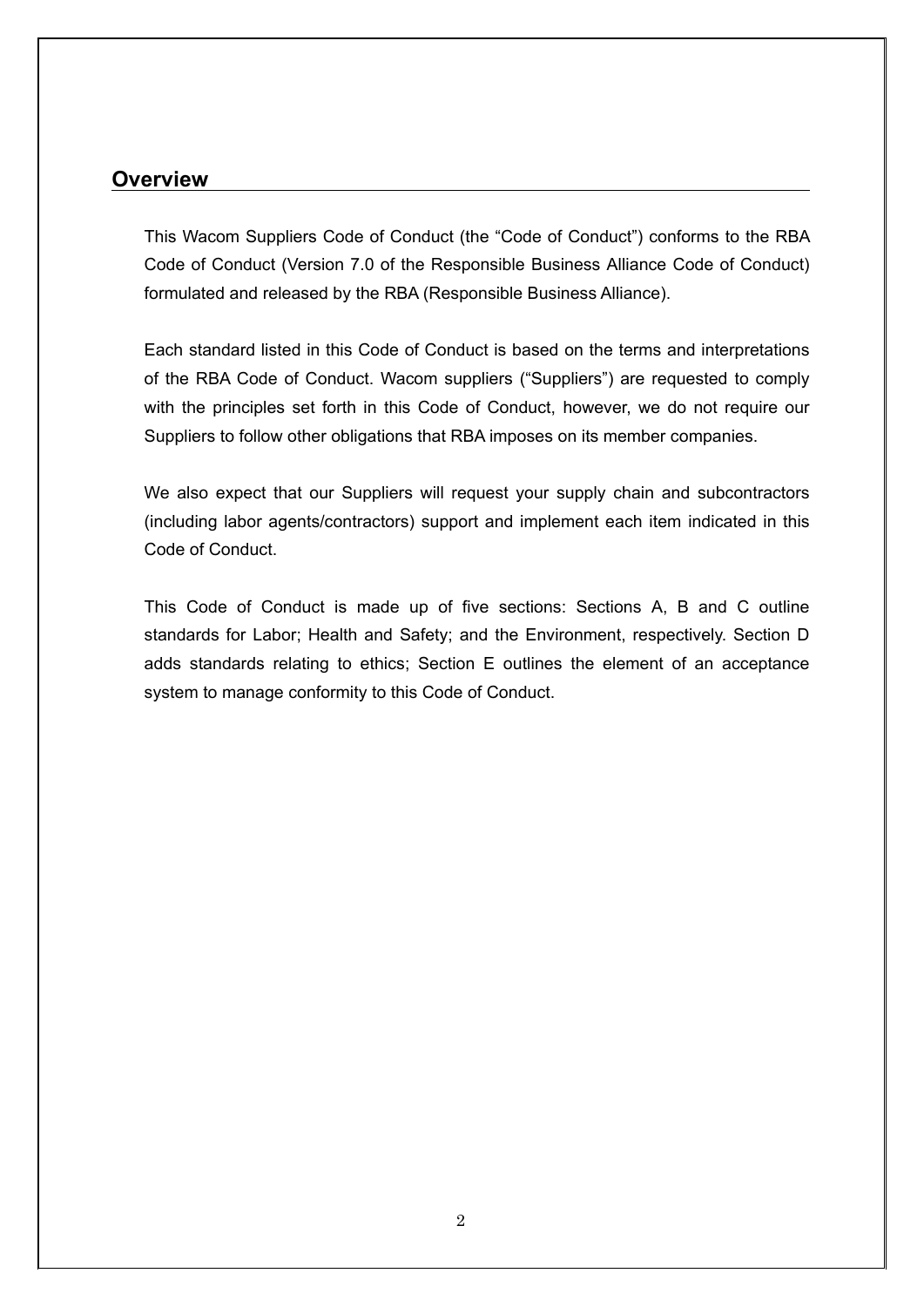## **A. LABOR**

Suppliers are committed to uphold the human rights of workers, and to treat them with dignity and respect as understood by the international community. This applies to all workers including temporary, migrant, student, contract, direct employees, and any other type of worker. The recognized standards, as set out in the References, were used in preparing the Code and may be useful sources of additional information.

The labor standards are:

## **1**) **Freely Chosen Employment**

Forced, bonded (including debt bondage) or indentured labor, involuntary or exploitative prison labor, slavery or trafficking of persons is not permitted. This includes transporting, harboring, recruiting, transferring, or receiving persons by means of threat, force, coercion, abduction or fraud for labor or services. There shall be no unreasonable restrictions on workers' freedom of movement in the facility in addition to unreasonable restrictions on entering or exiting company- provided facilities including, if applicable, workers' dormitories or living quarters. As part of the hiring process, all workers must be provided with a written employment agreement in their native language that contains a description of terms and conditions of employment. Foreign migrant workers must receive the employment agreement prior to the worker departing from his or her country of origin and there shall be no substitution or change(s) allowed in the employment agreement upon arrival in the receiving country unless these changes are made to meet local law and provide equal or better terms. All work must be voluntary, and workers shall be free to leave work at any time or terminate their employment without penalty if reasonable notice is given as per worker's contract. Employers, agents, and sub-agents' may not hold or otherwise destroy, conceal, or confiscate identity or immigration documents, such as government-issued identification, passports, or work permits. Employers can only hold documentation if such holdings are required by law. In this case, at no time should workers be denied access to their documents. Workers shall not be required to pay employers' agents or sub-agents' recruitment fees or other related fees for their employment. If any such fees are found to have been paid by workers, such fees shall be repaid to the worker.

## **2**) **Young Workers**

Child labor is not to be used in any stage of manufacturing. The term "child" refers to any person under the age of 15, or under the age for completing compulsory education, or under the minimum age for employment in the country, whichever is greatest. Suppliers shall implement an appropriate mechanism to verify the age of workers. The use of legitimate workplace learning programs, which comply with all laws and regulations, is supported. Workers under the age of 18 (Young Workers) shall not perform work that is likely to jeopardize their health or safety, including night shifts and overtime. Suppliers shall ensure proper management of student workers through proper maintenance of student records, rigorous due diligence of educational partners, and protection of students' rights in accordance with applicable laws and regulations. Suppliers shall provide appropriate support and training to all student workers. In the absence of local law, the wage rate for student workers, interns, and apprentices shall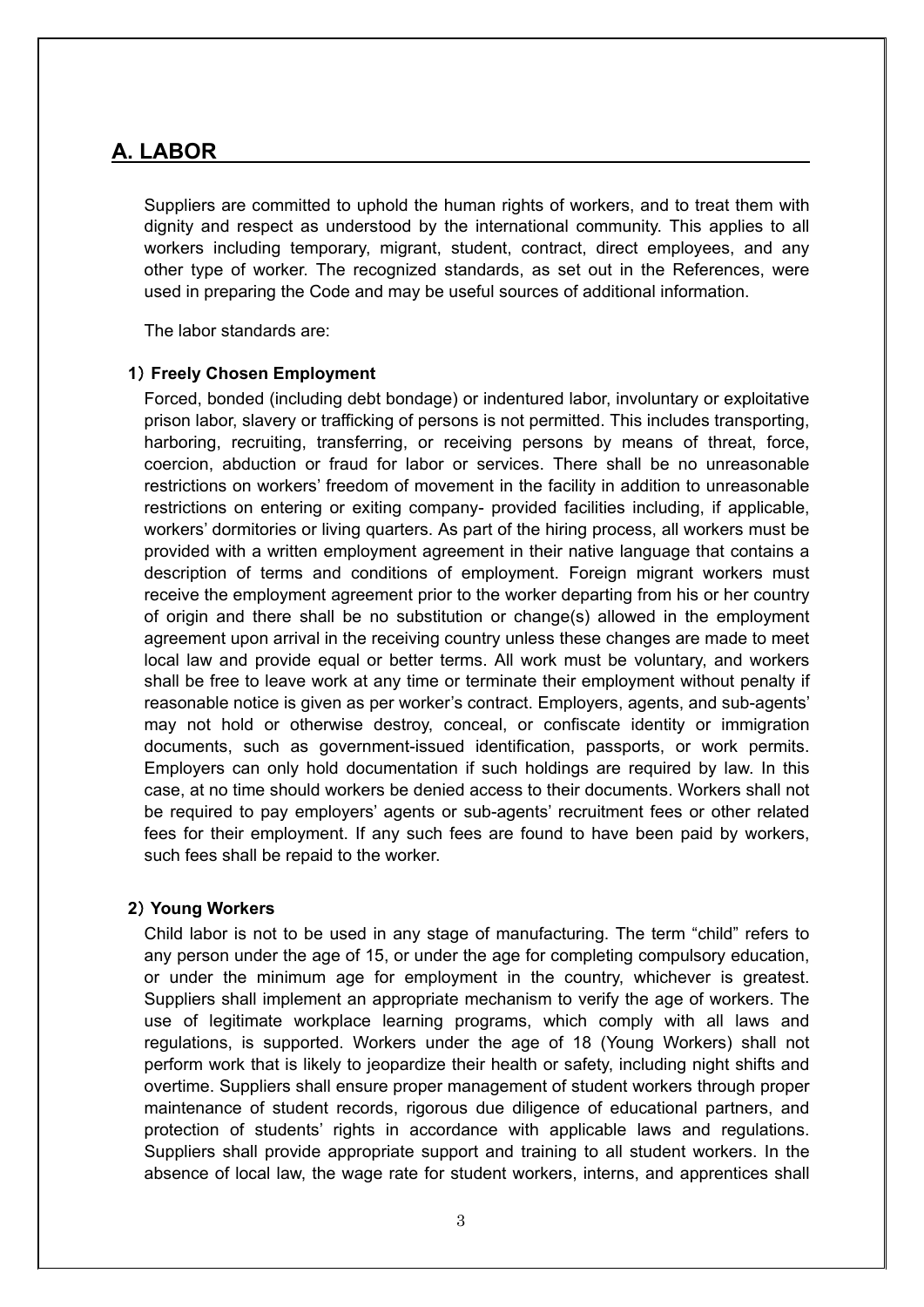be at least the same wage rate as other entry-level workers performing equal or similar tasks. If child labor is identified, assistance/remediation is provided.

#### **3**) **Working Hours**

Studies of business practices clearly link worker strain to reduced productivity, increased turnover, and increased injury and illness. Working hours are not to exceed the maximum set by local law. Further, a workweek should not be more than 60 hours per week, including overtime, except in emergency or unusual situations. All overtime must be voluntary. Workers shall be allowed at least one day off every seven days.

#### **4) Wages and Benefits**

Compensation paid to workers shall comply with all applicable wage laws, including those relating to minimum wages, overtime hours and legally mandated benefits. In compliance with local laws, workers shall be compensated for overtime at pay rates greater than regular hourly rates. Deductions from wages as a disciplinary measure shall not be permitted. For each pay period, workers shall be provided with a timely and understandable wage statement that includes sufficient information to verify accurate compensation for work performed. All use of temporary, dispatch and outsourced labor will be within the limits of the local law

#### **5) Humane Treatment**

There is to be no harsh or inhumane treatment including violence, gender-based violence, sexual harassment, sexual abuse, corporal punishment, mental or physical coercion, bullying, public shaming, or verbal abuse of workers; nor is there to be the threat of any such treatment. Disciplinary policies and procedures in support of these requirements shall be clearly defined and communicated to workers.

#### **6) Non-Discrimination/Non-Harassment**

Suppliers should be committed to a workplace free of harassment and unlawful discrimination. Companies shall not engage in discrimination or harassment based on race, color, age, gender, sexual orientation, gender identity and expression, ethnicity or national origin, disability, pregnancy, religion, political affiliation, union membership, covered veteran status, protected genetic information or marital status in hiring and employment practices such as wages, promotions, rewards, and access to training. Workers shall be provided with reasonable accommodation for religious practices. In addition, workers or potential workers should not be subjected to medical tests, including pregnancy or virginity tests, or physical exams that could be used in a discriminatory way. This was drafted in consideration of ILO Discrimination (Employment and Occupation) Convention (No.111).

#### **7) Freedom of Association**

In conformance with local law, Suppliers shall respect the right of all workers to form and join trade unions of their own choosing, to bargain collectively, and to engage in peaceful assembly as well as respect the right of workers to refrain from such activities. Workers and/or their representatives shall be able to openly communicate and share ideas and concerns with management regarding working conditions and management practices without fear of discrimination, reprisal, intimidation, or harassment.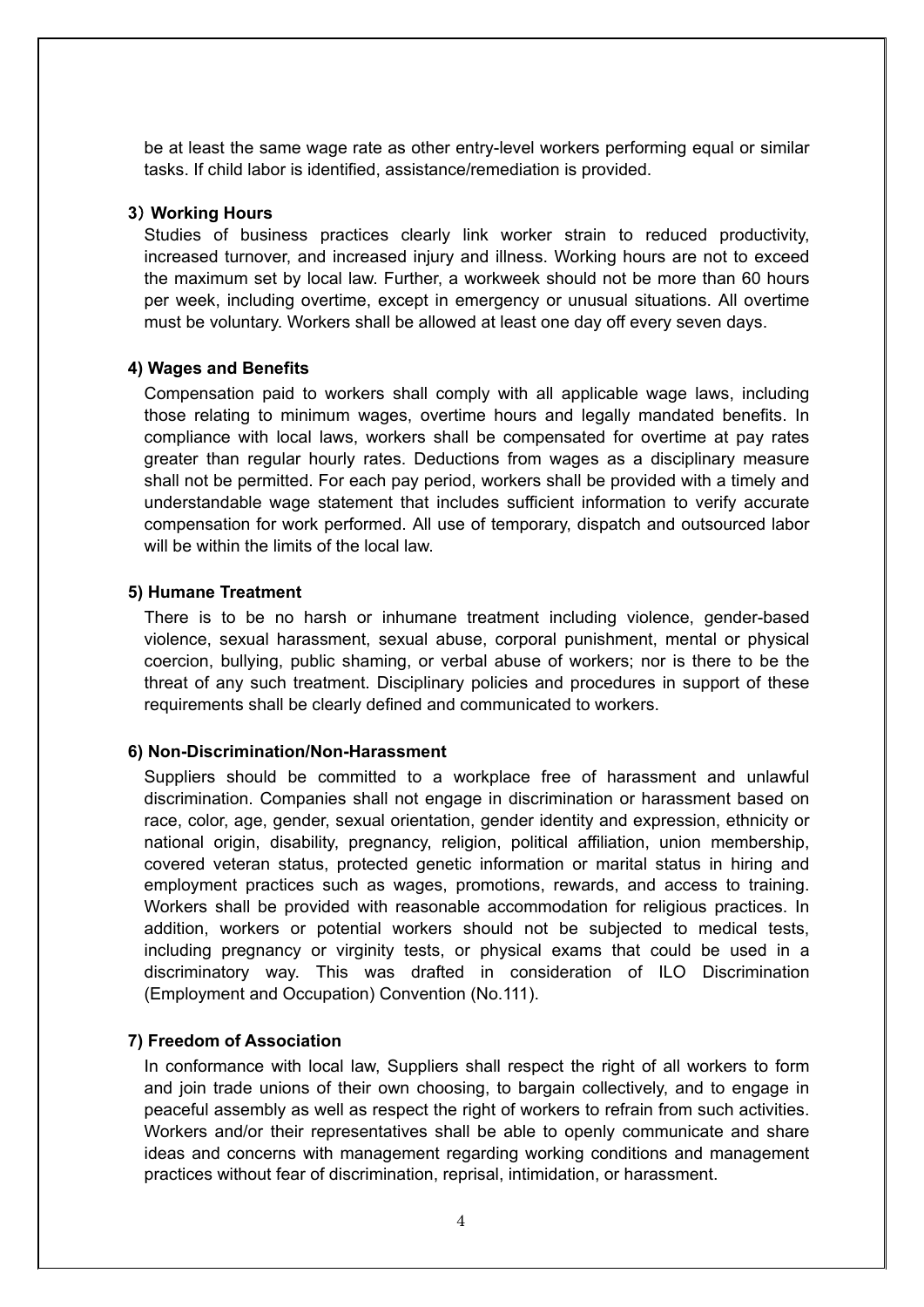## **B. HEALTH and SAFETY**

Suppliers recognize that in addition to minimizing the incidence of work-related injury and illness, a safe and healthy work environment enhances the quality of products and services, consistency of production and worker retention and morale. Suppliers also recognize that ongoing worker input and education are essential to identifying and solving health and safety issues in the workplace.

Recognized management systems such as ISO 45001 and ILO Guidelines on Occupational Safety and Health were used as references in preparing the Code and may be useful sources of additional information.

The health and safety standards are:

## **1) Occupational Safety**

Worker potential for exposure to health and safety hazards (chemical, electrical and other energy sources, fire, vehicles, and fall hazards, etc.) are to be identified and assessed, mitigated using the Hierarchy of Controls, which includes eliminating the hazard, substituting processes or materials, controlling through proper design, implementing engineering and administrative controls, preventative maintenance and safe work procedures (including lockout/tagout), and providing ongoing occupational health and safety training. Where hazards cannot be adequately controlled by these means, workers are to be provided with appropriate, well-maintained, personal protective equipment, and educational materials about risks to them associated with these hazards. Reasonable steps must also be taken to remove pregnant women and 'nursing mothers from working conditions with high hazards, remove or reduce any workplace health and safety risks to pregnant women and nursing mothers, including those associated with their work assignments, and provide reasonable accommodations for nursing mothers.

## **2) Emergency Preparedness**

Potential emergency situations and events are to be identified and assessed, and their impact minimized by implementing emergency plans and response procedures including: emergency reporting, employee notification and evacuation procedures, worker training and drills, appropriate fire detection and suppression equipment, clear and unobstructed egress adequate exit facilities and recovery plans. Such plans and procedures shall focus on minimizing harm to life, the environment and property.

## **3) Occupational Injury and Illness**

Potential emergency situations and events are to be identified and assessed, and their impact minimized by implementing emergency plans and response procedures including emergency reporting, employee notification and evacuation procedures, worker training, and drills. Emergency drills must be executed at least annually or as required by local law, whichever is more stringent. Emergency plans should also include appropriate fire detection and suppression equipment, clear and unobstructed egress, adequate exit facilities, contact information for emergency responders, and recovery plans. Such plans and procedures shall focus on minimizing harm to life, the environment, and property.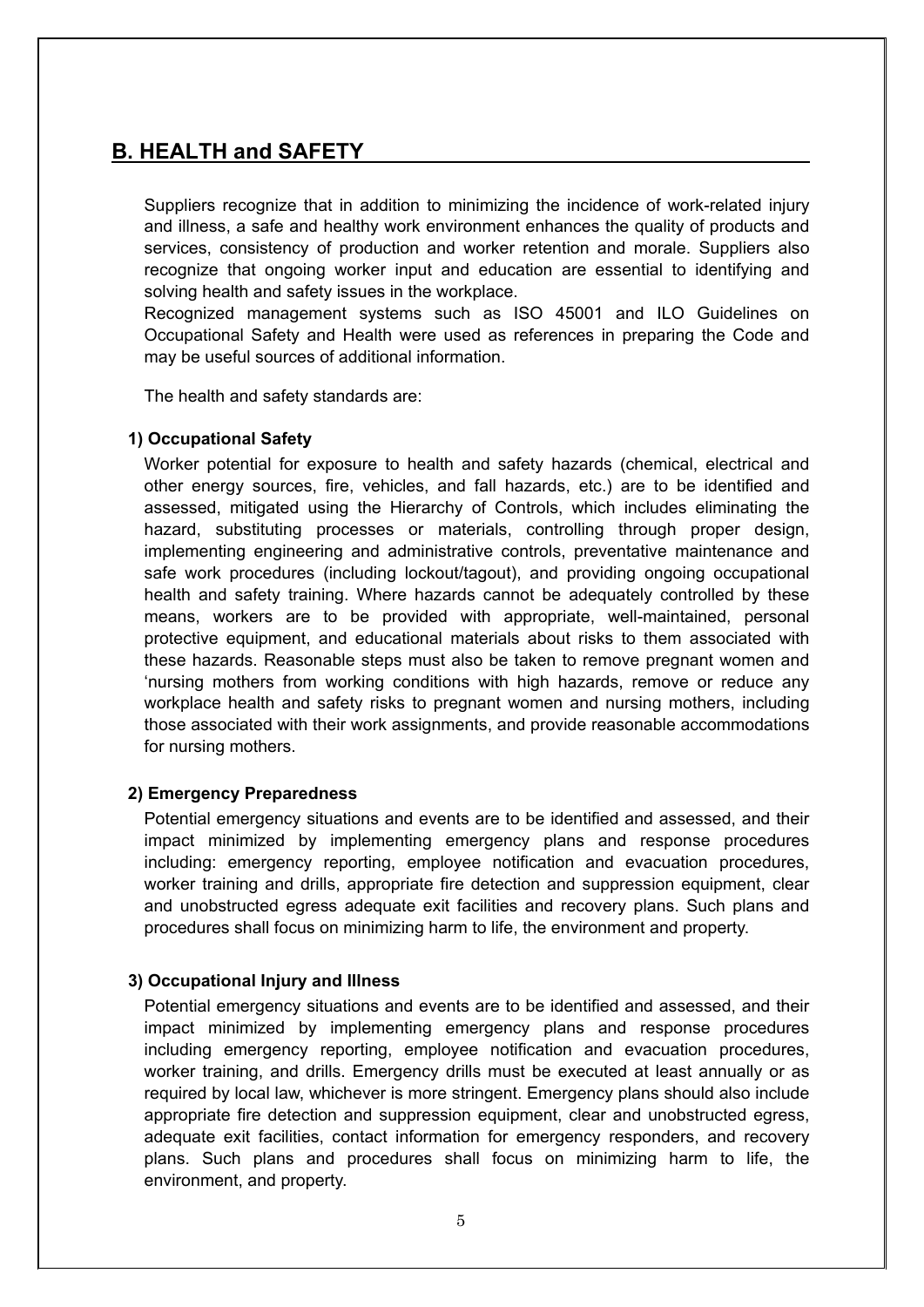## **4) Industrial Hygiene**

Worker exposure to chemical, biological, and physical agents is to be identified, evaluated, and controlled according to the Hierarchy of Controls. If any potential hazards were identified, Suppliers shall look for opportunities to eliminate and/or reduce the potential hazards. If elimination or reduction of the hazards is not feasible, potential hazards are to be controlled through proper design, engineering, and administrative controls. When hazards cannot be adequately controlled by such means, workers are to be provided with and use appropriate, well-maintained, personal protective equipment free of charge. Protective programs shall be ongoing and include educational materials about the risks associated with these hazards.

## **5) Physically Demanding Work**

Worker exposure to the hazards of physically demanding tasks, including manual material handling and heavy or repetitive lifting, prolonged standing, and highly repetitive or forceful assembly tasks is to be identified, evaluated, and controlled.

## **6) Machine Safeguarding**

Production and other machinery shall be evaluated for safety hazards. Physical guards, interlocks, and barriers are to be provided and properly maintained where machinery presents an injury hazard to workers.

## **7) Sanitation, Food, and Housing**

Workers are to be provided with ready access to clean toilet facilities, potable water and sanitary food preparation, storage, and eating facilities. Worker dormitories provided by the Supplier or a labor agent are to be maintained to be clean and safe, and provided with appropriate emergency egress, hot water for bathing and showering, adequate lighting and heat and ventilation, individually secured accommodations for storing personal and valuable items, and reasonable personal space along with reasonable entry and exit privileges.

## **8) Health and Safety Communication**

Suppliers shall provide workers with appropriate workplace health and safety information and training in the language of the worker or in a language the worker can understand for all identified workplace hazards that workers are exposed to, including but not limited to mechanical, electrical, chemical, fire, and physical hazards. Health and safety related information shall be clearly posted in the facility or placed in a location identifiable and accessible by workers. Training is provided to all workers prior to the beginning of work and regularly thereafter. Workers shall be encouraged to raise any health and safety concerns without retaliation.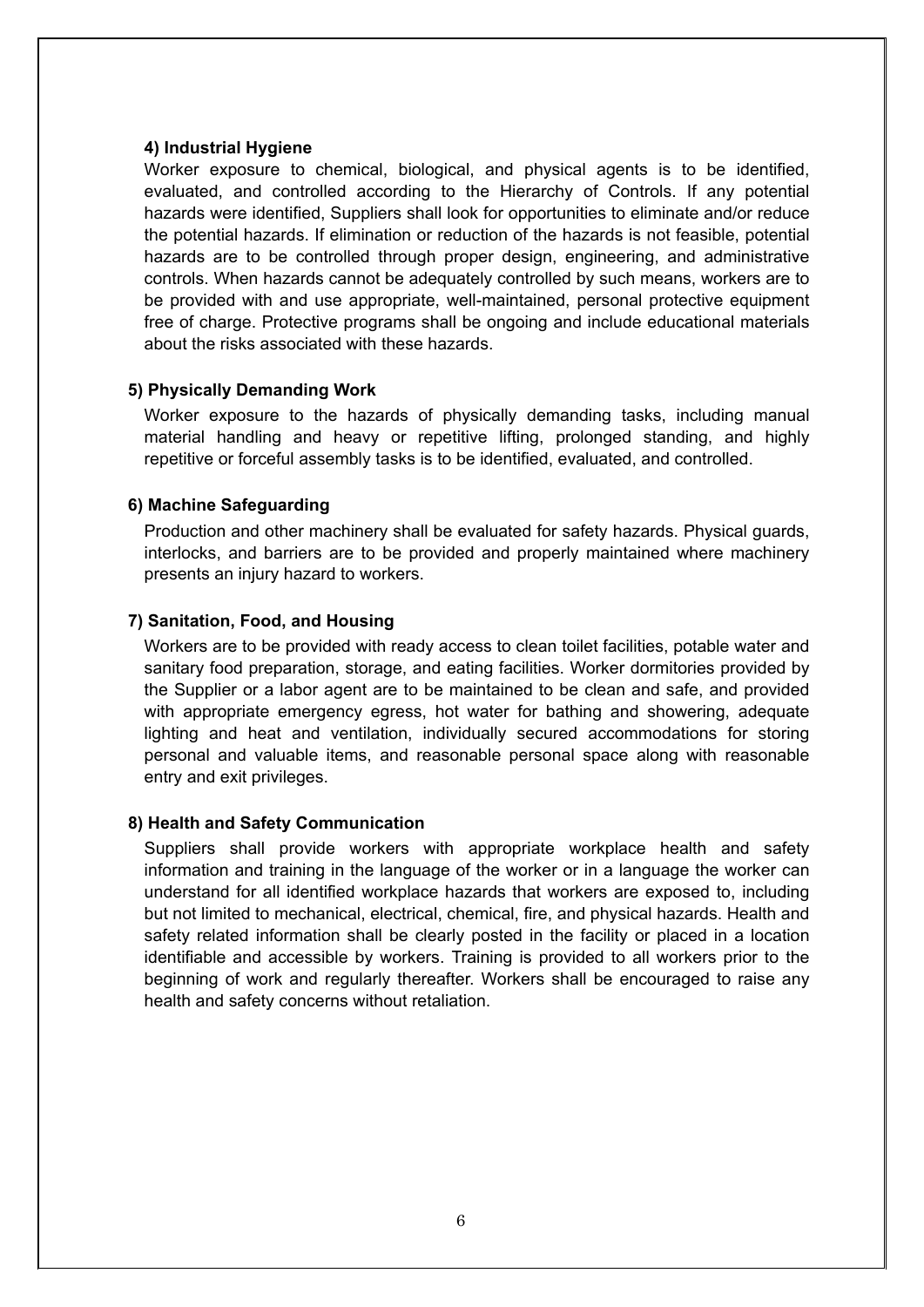## **C. ENVIRONMENT**

Suppliers recognize that environmental responsibility is integral to producing world-class products. Suppliers shall identify the environmental impacts and minimize adverse effects on the community, environment, and natural resources within their manufacturing operations, while safeguarding the health and safety of the public. Recognized management systems such as ISO 14001 and the Eco Management and Audit System (EMAS) were used as references in preparing the Code and may be a useful source of additional information.

The environmental standards are:

## **1) Environmental Permits and Reporting**

All required environmental permits (e.g. discharge monitoring), approvals, and registrations are to be obtained, maintained, and kept current and their operational and reporting requirements are to be followed.

## **2) Pollution Prevention and Resource Reduction**

Emissions and discharges of pollutants and generation of waste are to be minimized or eliminated at the source or by practices such as adding pollution control equipment; modifying production, maintenance, and facility processes; or by other means. The use of natural resources, including water, fossil fuels, minerals, and virgin forest products, is to be conserved by practices such as modifying production, maintenance and facility processes, materials substitution, re-use, conservation, recycling, or other means.

## **3) Hazardous Substances**

Chemicals, waste, and other materials posing a hazard to humans or the environment are to be identified, labeled, and managed to ensure their safe handling, movement, storage, use, recycling or reuse, and disposal.

## **4) Solid Waste**

Suppliers shall implement a systematic approach to identify, manage, reduce, and responsibly dispose of or recycle solid waste (non-hazardous).

## **5) Air Emissions**

Air emissions of volatile organic chemicals, aerosols, corrosives, particulates, ozone depleting substances, and combustion byproducts generated from operations are to be characterized, routinely monitored, controlled, and treated as required prior to discharge. Ozone-depleting substances are to be effectively managed in accordance with the Montreal Protocol and applicable regulations. Suppliers shall conduct routine monitoring of the performance of its air emission control systems.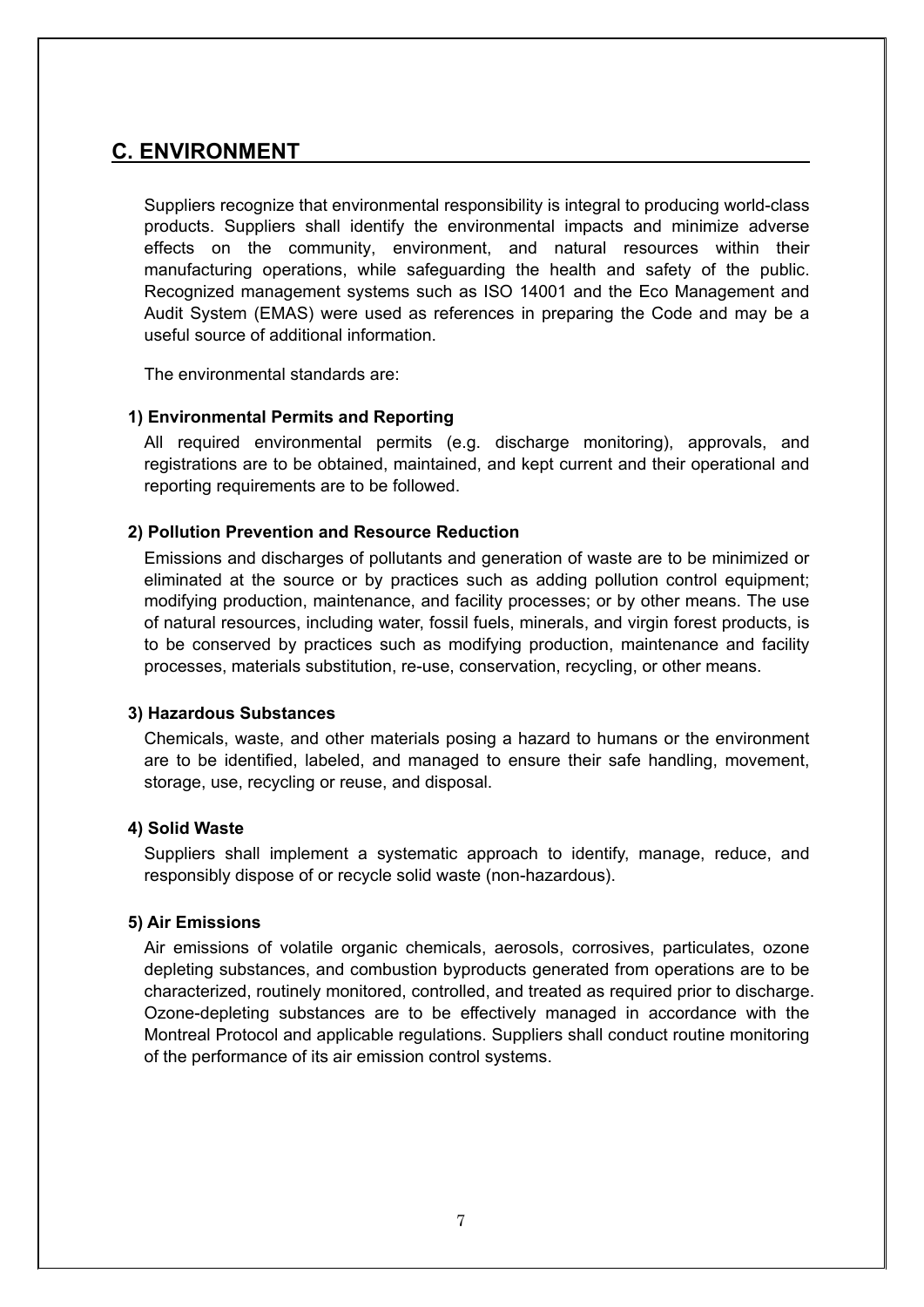## **6) Materials Restrictions**

Suppliers are to adhere to all applicable laws, regulations, and customer requirements regarding the prohibition or restriction of specific substances in products and manufacturing, including labeling for recycling and disposal.

## **7) Water Management**

Suppliers shall implement a water management program that documents, characterizes, and monitors water sources, use and discharge; seeks opportunities to conserve water; and controls channels of contamination. All wastewater is to be characterized, monitored, controlled, and treated as required prior to discharge or disposal. Suppliers shall conduct routine monitoring of the performance of its wastewater treatment and containment systems to ensure optimal performance and regulatory compliance.

## **8) Energy Consumption and Greenhouse Gas Emissions**

Suppliers are to establish a corporate-wide greenhouse gas reduction goal. Energy consumption and all relevant Scopes 1 and 2 greenhouse gas emissions are to be tracked, documented, and publicly reported against the greenhouse gas reduction goal. Suppliers are to look for methods to improve energy efficiency and to minimize their energy consumption and greenhouse gas emissions.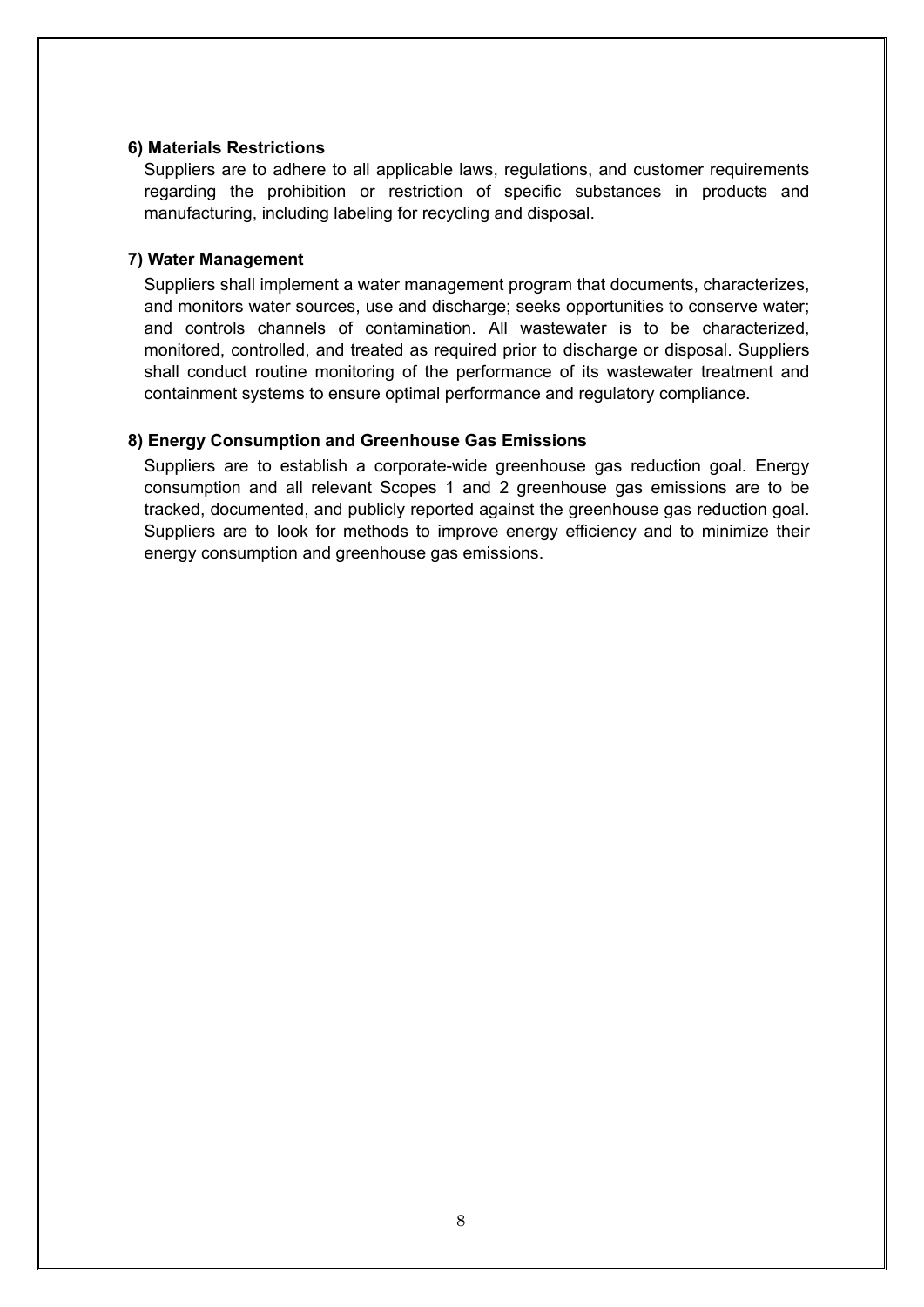## **D. ETHICS**

To meet social responsibilities and to achieve success in the marketplace, Suppliers and their agents are to uphold the highest standards of ethics including:

## **1) Business Integrity**

The highest standards of integrity are to be upheld in all business interactions. Suppliers shall have a zero-tolerance policy to prohibit any and all forms of bribery, corruption, extortion and embezzlement.

## **2) No Improper Advantage**

Bribes or other means of obtaining undue or improper advantage are not to be promised, offered, authorized, given, or accepted. This prohibition covers promising, offering, authorizing, giving or accepting anything of value, either directly or indirectly through a third party, in order to obtain or retain business, direct business to any person, or otherwise gain an improper advantage. Monitoring, record keeping, and enforcement procedures shall be implemented to ensure compliance with anti-corruption laws.

## **3) Disclosure of Information**

All business dealings should be transparently performed and accurately reflected on the Supplier's business books and records. Information regarding Supplier's labor, health and safety, environmental practices, business activities, structure, financial situation, and performance is to be disclosed in accordance with applicable regulations and prevailing industry practices. Falsification of records or misrepresentation of conditions or practices in the supply chain are unacceptable.

## **4) Intellectual Property**

Intellectual property rights are to be respected, transfer of technology and know-how is to be done in a manner that protects intellectual property rights, and customer and your supplier information is to be safeguarded.

## **5) Fair Business, Advertising and Competition**

Standards of fair business, advertising, and competition are to be upheld.

## **6) Protection of Identity and Non-Retaliation**

Programs that ensure the confidentiality, anonymity, and protection of your supplier and employee whistleblowers2 are to be maintained, unless prohibited by law. Suppliers should have a communicated process for their personnel to be able to raise any concerns without fear of retaliation.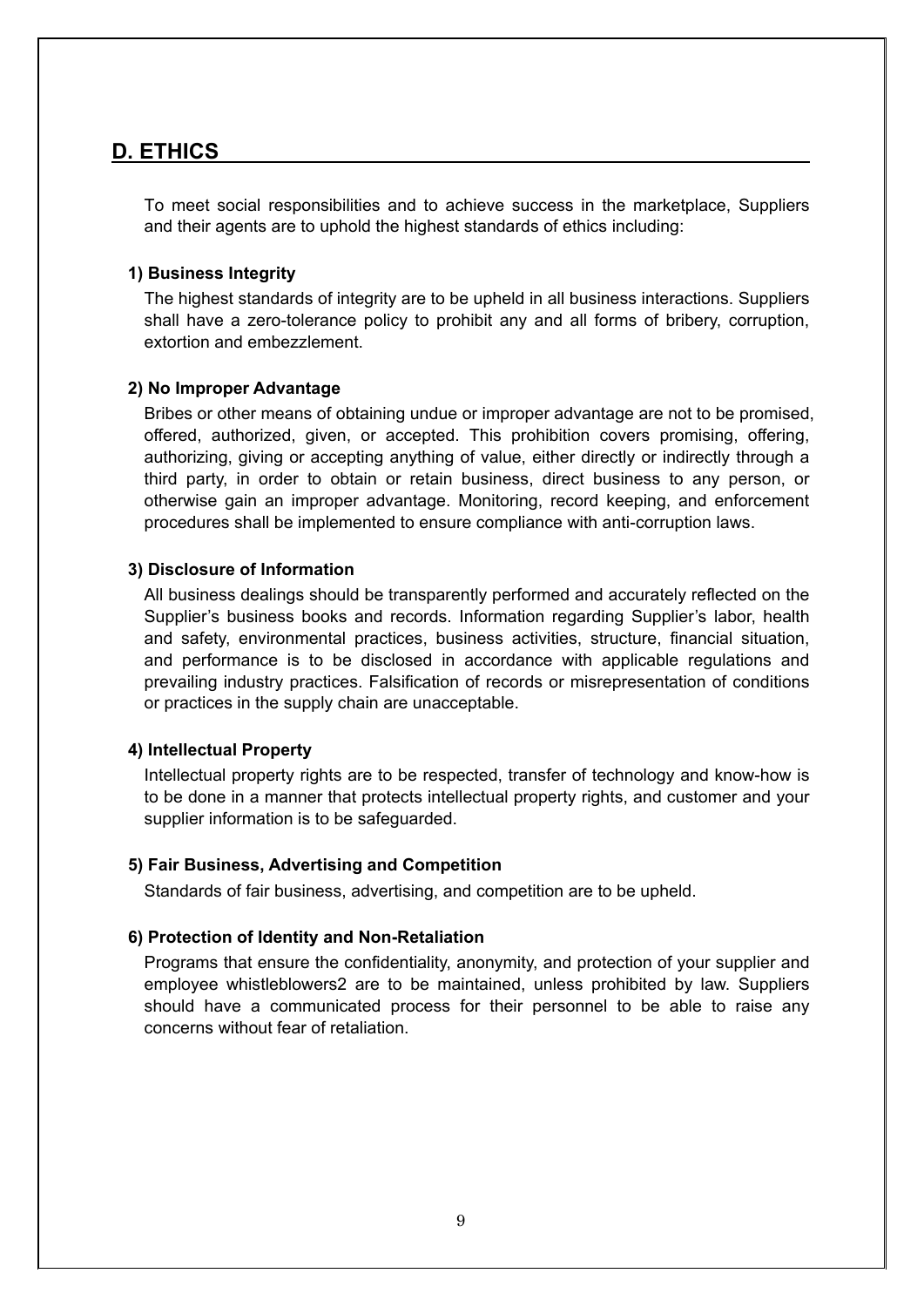## **7) Responsible Sourcing of Minerals**

Suppliers shall adopt a policy and exercise due diligence on the source and chain of custody of the tantalum, tin, tungsten, and gold in the products they manufacture to reasonably assure that they are sourced in a way consistent with the Organisation for Economic Co-operation and Development (OECD) Guidance for Responsible Supply Chains of Minerals from Conflict-Affected and High-Risk Areas or an equivalent and recognized due diligence framework.

## **8) Privacy**

Suppliers are to commit to protecting the reasonable privacy expectations of personal information of everyone they do business with, including your suppliers, customers, consumers, and employees. Suppliers are to comply with privacy and information security laws and regulatory requirements when personal information is collected, stored, processed, transmitted, and shared.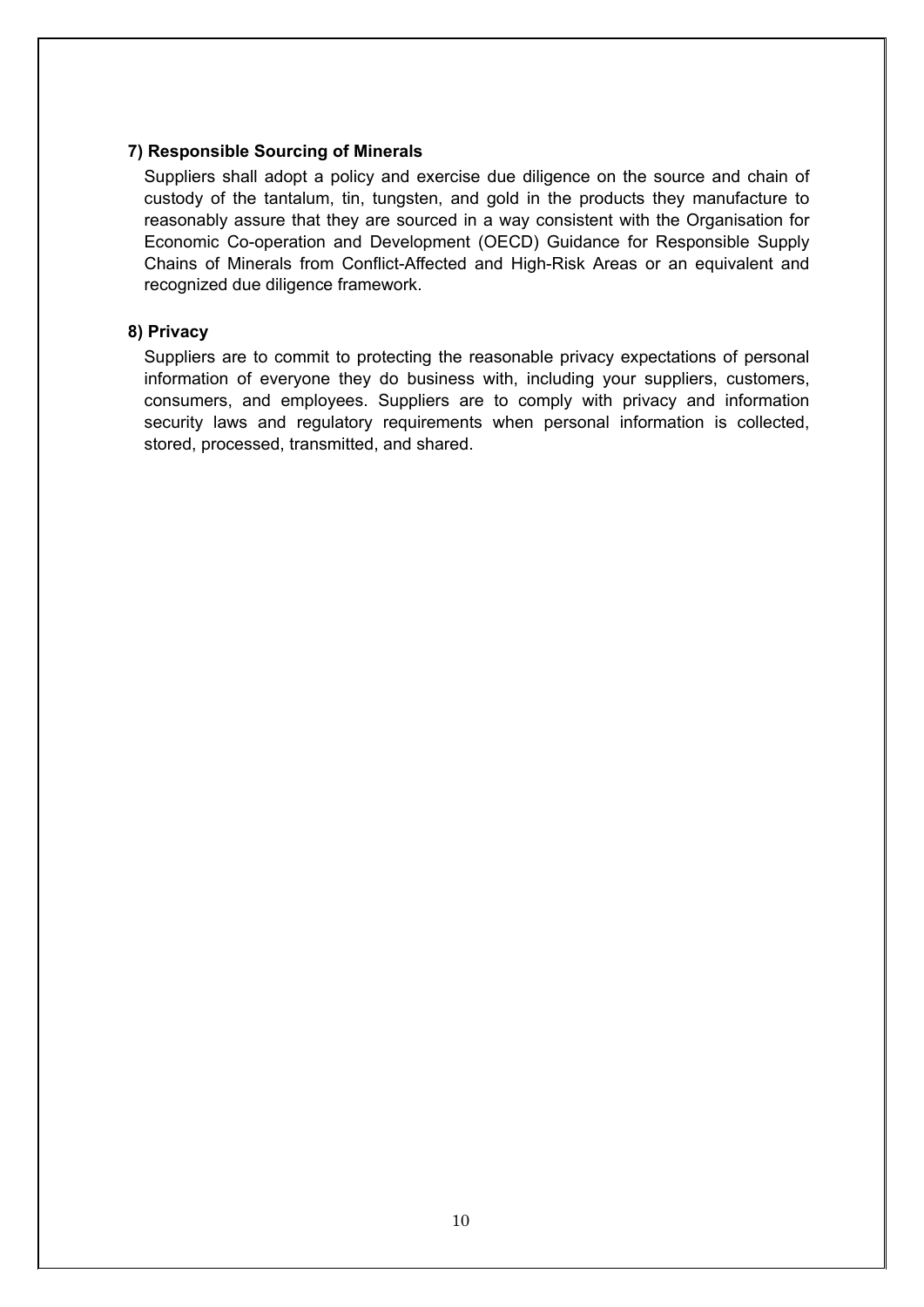## **E. MANAGEMENT SYSTEMS**

Suppliers shall adopt or establish a management system with a scope that is related to the content of this Code. The management system shall be designed to ensure: (a) compliance with applicable laws, regulations and customer requirements related to the Supplier's operations and products; (b) conformance with this Code; and (c) identification and mitigation of operational risks related to this Code. It should also facilitate continual improvement.

The management system should contain the following elements:

## **1) Company Commitment**

Corporate social and environmental responsibility policy statements affirming Supplier's commitment to compliance and continual improvement, endorsed by executive management, and posted in the facility in the local language.

## **2) Management Accountability and Responsibility**

The Supplier clearly identifies senior executive and company representative(s) responsible for ensuring implementation of the management systems and associated programs. Senior management reviews the status of the management systems on a regular basis.

## **3) Legal and Customer Requirements**

A process to identify, monitor and understand applicable laws, regulations, and customer requirements, including the requirements of this Code.

## **4) Risk Assessment and Risk Management**

A process to identify the legal compliance, environmental, health and safety3 and labor practice and ethics risks associated with Supplier's operations. Determination of the relative significance for each risk and implementation of appropriate procedural and physical controls to control the identified risks and ensure regulatory compliance.

## **5) Improvement Objectives**

Written performance objectives, targets and implementation plans to improve the Supplier's social, environmental, and health and safety performance, including a periodic assessment of Supplier's performance in achieving those objectives.

## **6) Training**

Programs for training managers and workers to implement Supplier's policies, procedures, and improvement objectives and to meet applicable legal and regulatory requirements.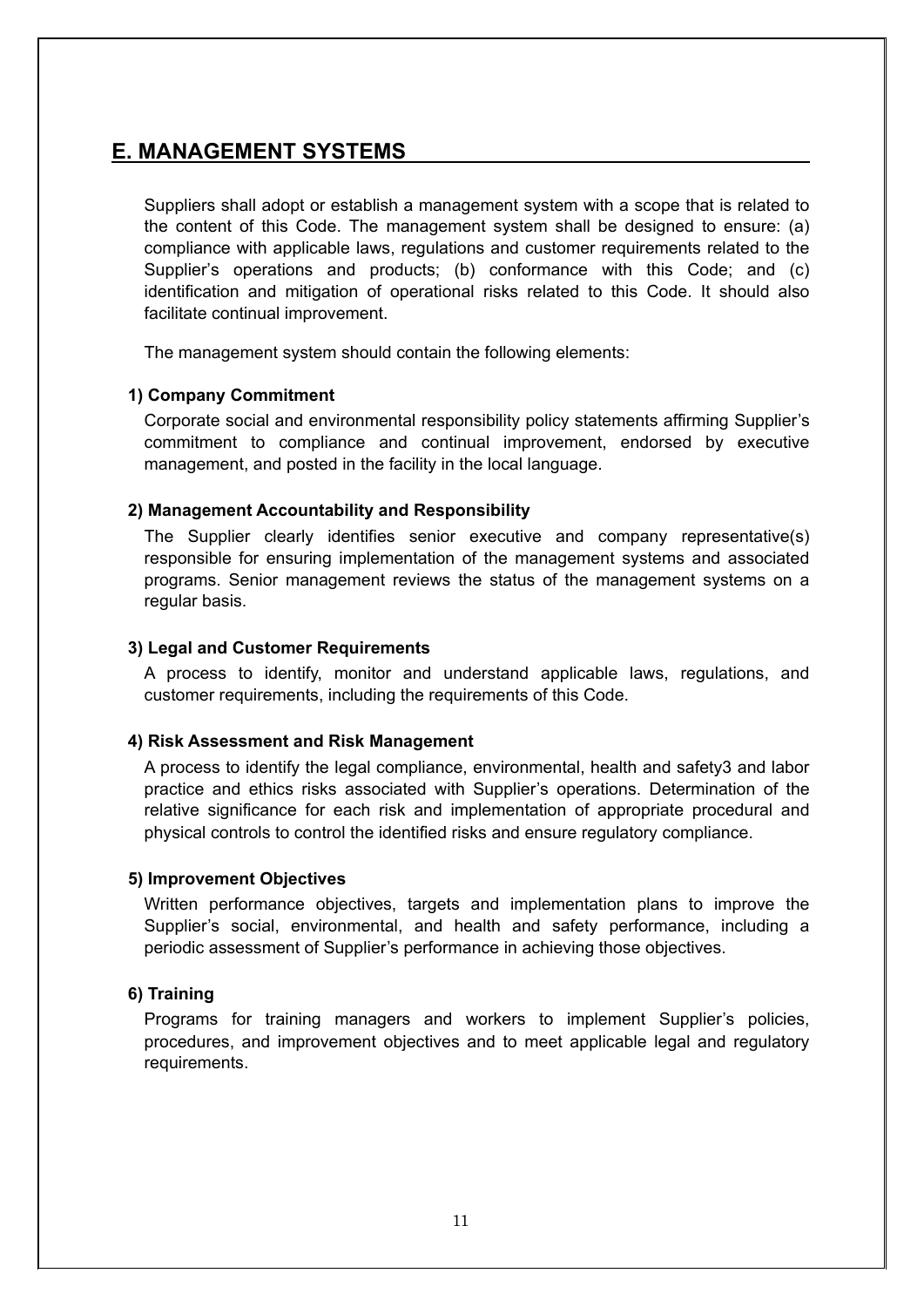## **7) Communication**

A process for communicating clear and accurate information about Supplier's policies, practices, expectations, and performance to workers, your suppliers, and customers.

## **8) Worker Feedback, Participation and Grievance**

Ongoing processes, including an effective grievance mechanism, to assess workers' understanding of and obtain feedback on or violations against practices and conditions covered by this Code and to foster continuous improvement. Workers must be given a safe environment to provide grievance and feedback without fear of reprisal or retaliation.

## **9) Audits and Assessments**

Periodic self-evaluations to ensure conformity to legal and regulatory requirements, the content of the Code, and customer contractual requirements related to social and environmental responsibility.

## **10) Corrective Action Process**

A process for timely correction of deficiencies identified by internal or external assessments, inspections, investigations, and reviews.

## **11) Documentation and Records**

Creation and maintenance of documents and records to ensure regulatory compliance and conformity to company requirements along with appropriate confidentiality to protect privacy.

## **12) Your Supplier Responsibility**

A process to communicate Code requirements to your suppliers and to monitor your supplier compliance to the Code.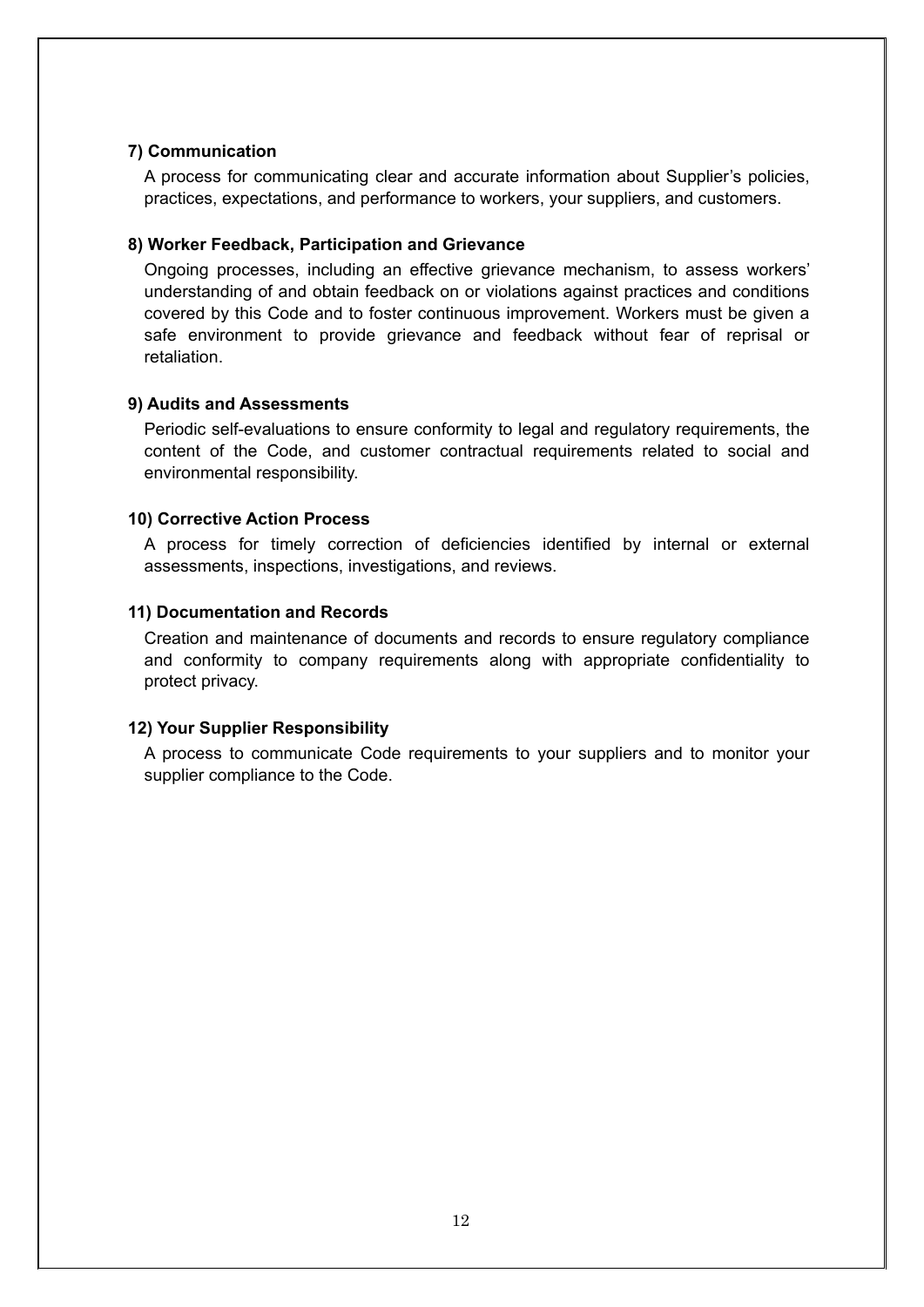## **REFERENCES**

The following standards were used in preparing this Code and may be useful sources of additional information. The following standards may or may not be endorsed by each RBA Participant.

Dodd-Frank Wall Street Reform and Consumer Protection Act

<http://www.sec.gov/about/laws/wallstreetreform-cpa.pdf>

Eco Management & Audit System [http://ec.europa.eu/environment/emas/index\\_en.htm](http://ec.europa.eu/environment/emas/index_en.htm)

Ethical Trading Initiative [www.ethicaltrade.org/](http://www.ethicaltrade.org/)

ILO Code of Practice in Safety and Health

[www.ilo.org/public/english/protection/safework/cops/english/download/e000013.pdf](http://www.ilo.org/public/english/protection/safework/cops/english/download/e000013.pdf)

ILO International Labor Standards

[www.ilo.org/public/english/standards/norm/whatare/fundam/index.htm](http://www.ilo.org/public/english/standards/norm/whatare/fundam/index.htm)

ISO 14001 [www.iso.org](http://www.iso.org/)

National Fire Protection Association [www.nfpa.org](http://www.nfpa.org/)

OECD Due Diligence Guidance for Responsible Supply Chains of Minerals from Conflict- Affected and High-Risk Areas

<https://www.oecd.org/daf/inv/mne/OECD-Due-Diligence-Guidance-Minerals-Edition3.pdf>

OECD Guidelines for Multinational Enterprises

<http://www.oecd.org/investment/mne/1903291.pdf>

Universal Declaration of Human Rights

<https://www.un.org/en/universal-declaration-human-rights/>

United Nations Convention Against Corruption

<https://www.unodc.org/unodc/en/treaties/CAC/>

United Nations Convention on the Rights of the Child

<https://www.ohchr.org/en/professionalinterest/pages/crc.aspx>

United Nations Convention on the Elimination of All Forms of Discrimination Against Women

<https://www.ohchr.org/EN/ProfessionalInterest/Pages/CEDAW.aspx>

United Nations Global Compact [www.unglobalcompact.org](http://www.unglobalcompact.org/)

United States Federal Acquisition Regulation [www.acquisition.gov/far/](http://www.acquisition.gov/far/)

SA 8000<https://sa-intl.org/programs/sa8000/>

Social Accountability International (SAI) [www.sa-intl.org](http://www.sa-intl.org/)